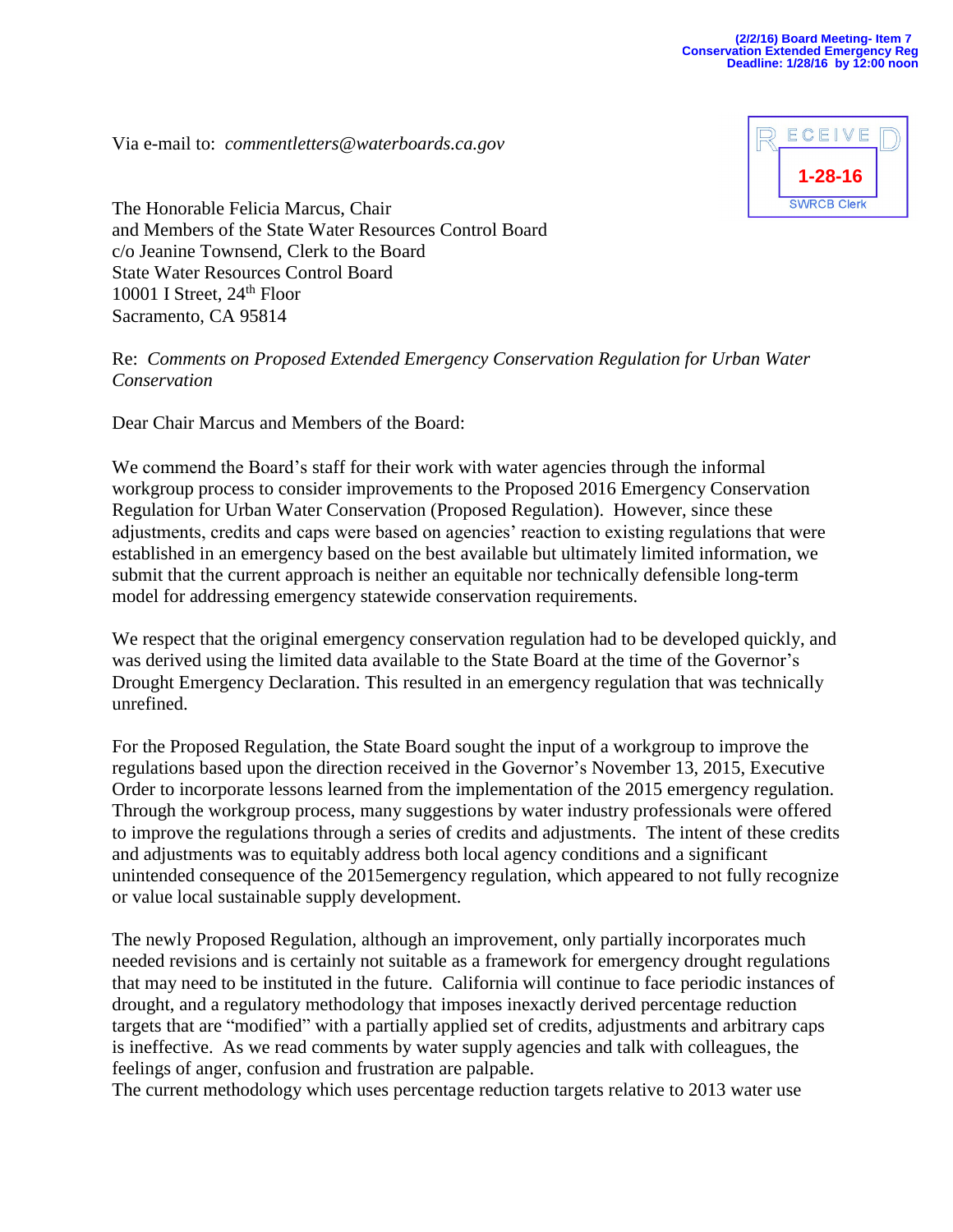Honorable Felicia Marcus, Chair and Members of the State Water Resources Control Board c/o Jeanine Townsend, Clerk to the Board State Water Resources Control Board Page 2

provides little context as to whether the reporting agency's water use is efficient or wasteful. Some agencies that are currently efficient by State standards, as described below, are now required to cut back water use dramatically, while others that have reduced their use may still be wasteful by State standards.

These inherent differences matter when it comes to assessing whether customer water use is reasonable or if the target percentage water reductions assigned by the State Board are feasible or sustainable. Percentage conservation targets under the current regulations are inequitable for agencies whose customers currently meet State potable use efficiency standards.

A fair and sustainable approach would be the adoption of a compliance framework that uses performance-based potable water use efficiency standards for indoor and outdoor use. Specifically, it is recommended that the indoor residential water efficiency standard be based upon standards that the State has already adopted through SBX7-7 (55 GPCD indoor water use). For the outdoor potable water use standard, it is recommended that AB 1881, the Model Water Efficient Landscape Ordinance (80% of evapotranspiration for existing landscapes), be used for residential and non-residential irrigation.

The benefits of using the State's *existing* water efficiency-based standards for targeting water reductions and measuring/reporting water use performance include:

- *Fairness.* Use of the State standards *automatically provides equity across all agencies*, including the recognition of local weather conditions, past conservation investments, growth, and impacts on low-income customers.
- *Simplicity*. Use of the State standards will enable the State Board to consolidate the various conservation codes or actions that water agencies must currently measure into a single, *impartial, science-based measurement that is fair and defensible for both the State Board and local agencies*.
- *Clarity.* For agencies and their customers, use of the State standards provides *a clear message to the public about what a reasonable amount of water to use is given their local conditions.* Agencies would have an improved tool for identifying inefficient users, while customers will have the information they need to understand whether their water use is efficient or inefficient based on the State's standards.
- *Flexibility.* For the Board, use of the State standards creates a *single water management tool* where efficiency targets can be ratcheted up or down as needed to respond to future droughts or the impacts of climate change.

If during future droughts, these State adopted water use efficiency standards for indoor and outdoor use were not deemed to be stringent enough to meet emergency water conservation goals, emergency regulations could then be implemented to temporarily tighten the standards for everyone. This would result in an equitable approach for emergency drought regulations and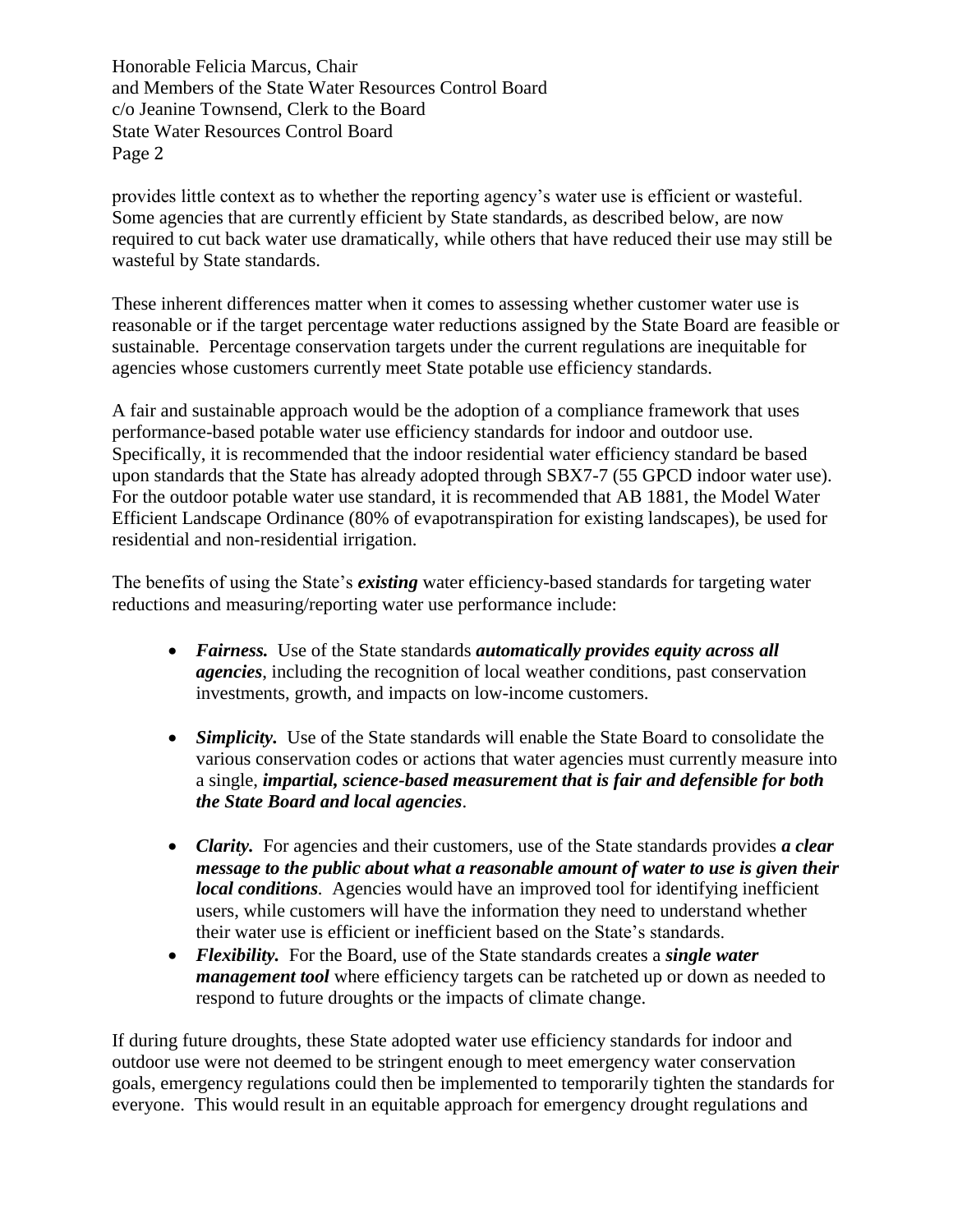Honorable Felicia Marcus, Chair and Members of the State Water Resources Control Board c/o Jeanine Townsend, Clerk to the Board State Water Resources Control Board Page 3

would also eliminate the disincentive for developing local sustainable supplies that exists in the current regulations and the Proposed Regulation.

Another important component of a standards-based approach would be the appropriate recognition of water recycling and sustainable local supply development. The current emergency regulation structure, even with proposed credits and adjustments, does not fully capture the value of these efforts.

An example of this deficiency is the treatment of recycled water. Under the current emergency regulation, one coastal agency that imports almost all of its water supply and recycles *less than one-half of one percent (0.5%)* of its wastewater is only required to reduce its demands by 8%. This agency discharges the balance of this important water resource into the ocean. However, another agency that imports only half of its water and *recycles 100%* of its wastewater for beneficial use, with no discharge, is required to reduce its demands by 28%. The challenge with this approach is that it does not fully recognize the investments of agencies and the communities they serve, potentially impacting future decisions related to significant and much-needed additional investments into expanding recycled water use.

The fact of the matter is that water recycling is among the highest forms of water conservation. Reusing the resource multiple times directly reduces demands and thereby conserves other potable supplies including imported water. Similarly, the creation of new drought-resilient sustainable supplies from currently unusable water sources, such as ocean water and brackish or contaminated groundwater, needs to be similarly acknowledged.

Under a standards-based approach, proper recognition of recycling and sustainable supplies can be accomplished in a simple and straightforward manner. This would be by treating them consistently with conservation when calculating an agency's compliance with emergency indoor and outdoor water use efficiency standards that are more stringent than the state's standards. Not only is this equitable in its recognition of agencies' successes in recycling and sustainable drought supply development, but more importantly it helps ensure that agencies continue to make investments in these innovative local supply projects. These investments, which are not fully recognized under the Proposed Regulation, are critical to the success of the Governor's California Water Action Plan and need to be incentivized by the state.

We hope that the coming El Niño storms will alleviate the State's need for the existing drought emergency regulations. However, the State must look ahead to the next drought and how we will respond to the inevitable need for additional water savings during a crisis. We believe that a methodology that measures water efficiency performance-based standards will provide a meaningful permanent measurement for statewide reporting of water use efficiency.

As you are aware, several agencies throughout the State have embarked on a statewide data collaborative to better inform decision makers on what actions and measures are most effective in achieving future reliability by balancing demand measurement and new supply development